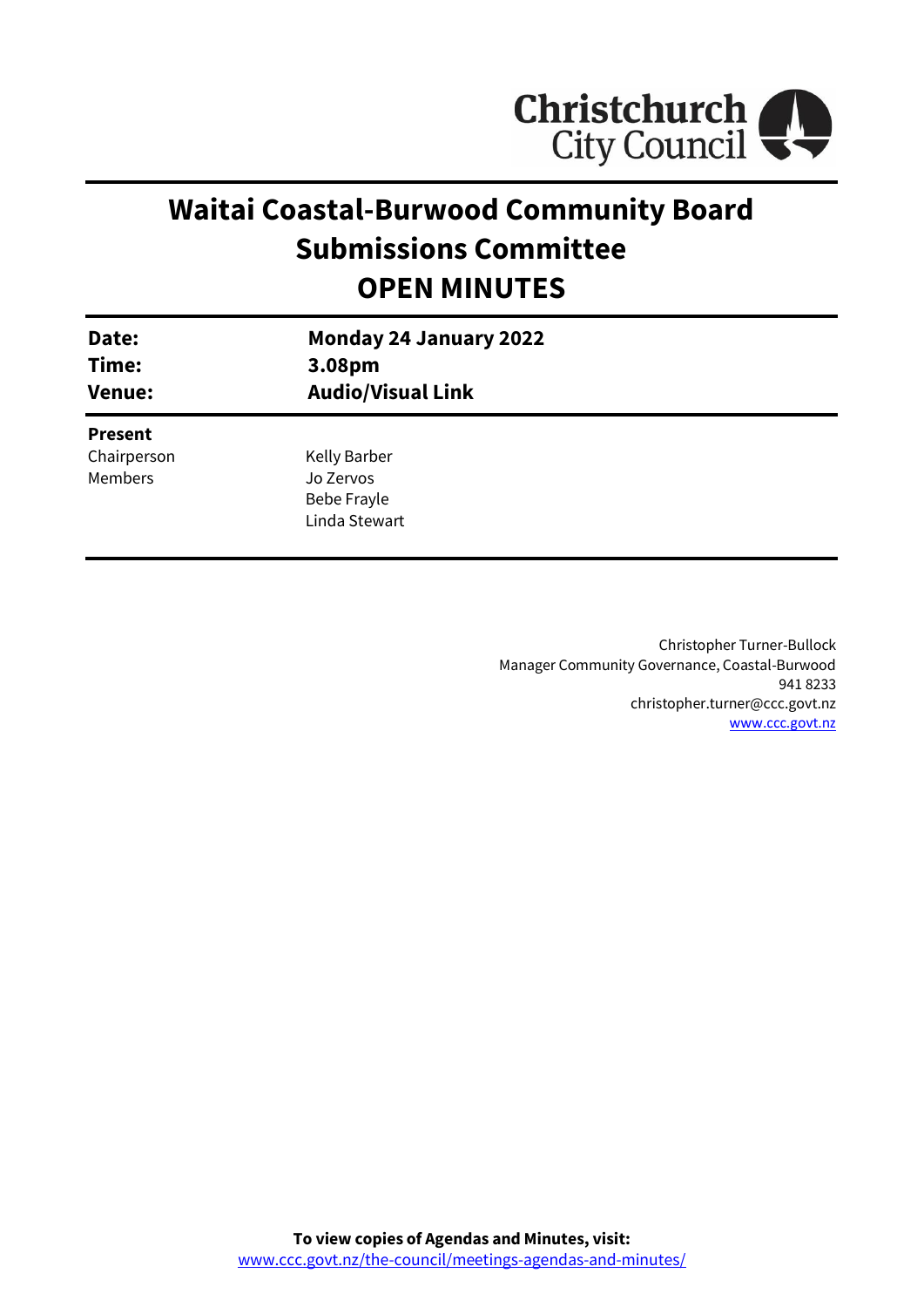

**Part A Matters Requiring a Council Decision**

- **Part B Reports for Information**
- **Part C Decisions Under Delegation**

### **Post Meeting Note:**

It is noted that this meeting was also held via audio/visual link on the Zoom platform due to the whole country being under COVID-19 Protection Framework (the Traffic Alert Red setting) on the date the meeting was scheduled. These minutes provide a written summary of the meeting proceedings.

# **1. Apologies Ngā Whakapāha**

The Chair called for apologies, apologies for lateness were received from Kelly Barber and Linda Stewart. The Chair moved that the apology received for lateness from Kelly Barber and Linda Stewart be accepted and was seconded by Jo Zervos. The motion was put to the vote and carried unanimously.

# **Committee Resolved CBSC/2022/00001**

That the apologies received for lateness from Kelly Barber and Linda Stewart, be accepted.

Bebe Frayle/Jo Zervos **Carried**

# **2. Declarations of Interest Ngā Whakapuaki Aronga**

The Chair asked members if they wished to declare an interest on the agenda item 3.

There were no declarations of interest recorded.

The Chairperson recommended suspending Standing Orders so members could speak freely whilst discussing the consultation documents. The Chairperson moved, seconded by Jo Zervos that Standing Orders be suspended. The motion was put to the vote and carried unanimously.

# **Suspension of Standing Orders**

# **Committee Resolved CBSC/2022/00002**

That pursuant to Standing Orders 3.5 (Temporarily Suspension of Standing Orders), the following Standing Orders be suspended to enable informal discussion regarding Agenda Item 3:

17.5 Members may speak only once. 18.1 General procedure for speaking and moving motions.

Bebe Frayle/Jo Zervos **Carried**

Linda Stewart arrived at 3.09pm.

Kelly Barber arrived at 3.21pm.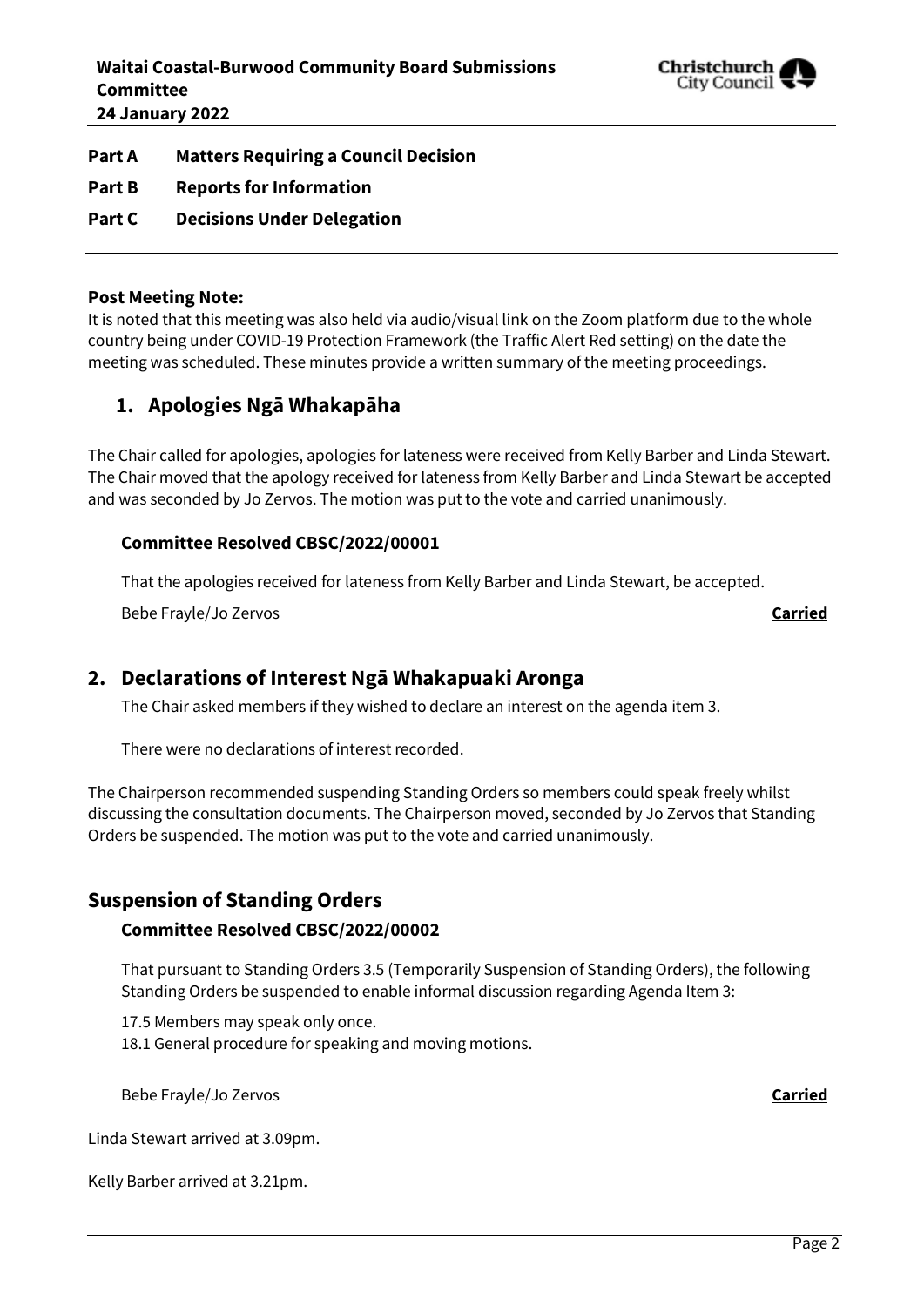

# **3. Water Supply, Wastewater and Stormwater Bylaw Review**

The Chairperson recommended that members go through the consultation documents and provide feedback. Members present supported this and a copy of what was agreed to be provided can be found in the attached Board Submission.

#### **Staff Recommendations**

That the Waitai Coastal-Burwood Community Board Submissions Committee:

- 1. Consider preparing a submission on behalf of the Board on the Water Supply, Wastewater and Stormwater Bylaw Review.
- $2.$ Note that given the consultation timetable, the Submissions Committee will exercise its delegated authority to complete and lodge a submission on behalf of the Board.

After compiling a Board Submission on the Water Supply, Wastewater and Stormwater Bylaw Review, the Chairperson recommended that Standing Orders be resumed for the remainder of the meeting.

The Chairperson moved that Standing Orders be resumed which was seconded by Jo Zervos. The motion was put to the vote and carried unanimously.

#### **Committee Resolved CBSC/2022/00003**

#### **Resumption of Standing Orders**

That the Standing Orders set aside above, be resumed.

#### Bebe Frayle/Jo Zervos **Carried**

The Chairperson moved, seconded by Jo Zervos that the Submissions Committee prepare a submission on behalf of the Board on the Water Supply, Wastewater and Stormwater Bylaw Review and to note that given the consultation timetable, the Submissions Committee will exercise its delegated authority to complete and lodge a submission on behalf of the Board. The motion was put to the vote and carried unanimously.

#### **Committee Resolved CBSC/2022/00004**

That the Waitai Coastal-Burwood Community Board Submissions Committee:

- 1. Prepare a submission on behalf of the Board on the Water Supply, Wastewater and Stormwater Bylaw Review.
- 2. Note that given the consultation timetable, the Submissions Committee will exercise its delegated authority to complete and lodge a submission on behalf of the Board.

#### Bebe Frayle/Jo Zervos **Carried**

#### **Attachments**

A Waitai Coastal-Burwood Community Board - Submission - Water Supply, Wastewater and Stormwater Bylaw Review [⇨](../../../RedirectToInvalidFileName.aspx?FileName=CBSC_20220124_MAT_7595.PDF#PAGE=3)